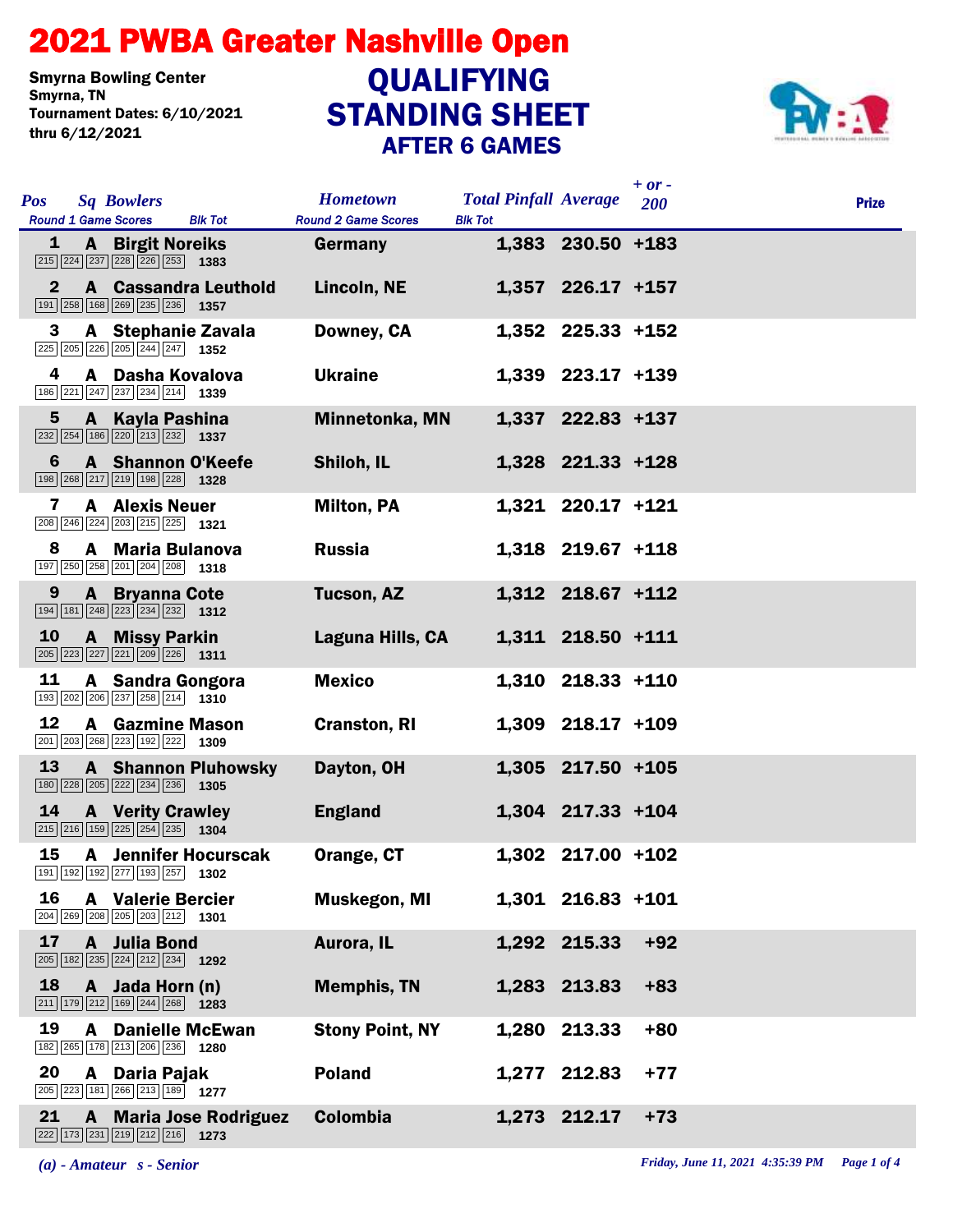|            |                 |                                                                                                                             |                              |                                               |                                                |              | $+ or -$    |              |
|------------|-----------------|-----------------------------------------------------------------------------------------------------------------------------|------------------------------|-----------------------------------------------|------------------------------------------------|--------------|-------------|--------------|
| <b>Pos</b> |                 | <b>Sq Bowlers</b><br><b>Round 1 Game Scores</b>                                                                             | <b>Blk Tot</b>               | <b>Hometown</b><br><b>Round 2 Game Scores</b> | <b>Total Pinfall Average</b><br><b>Blk Tot</b> |              | 200         | <b>Prize</b> |
| 22         |                 | <b>A</b> Clara Guerrero<br>189 178 203 216 183 290 1259                                                                     |                              | Colombia                                      |                                                | 1,259 209.83 | $+59$       |              |
| 23         | A               | $\boxed{213}$ $\boxed{201}$ $\boxed{179}$ $\boxed{213}$ $\boxed{234}$ $\boxed{214}$ <b>1254</b>                             | <b>Breanna Clemmer</b>       | <b>Clover, SC</b>                             |                                                | 1,254 209.00 | $+54$       |              |
|            |                 | <b>A</b> Ashly Galante<br>204 189 157 248 250 206 1254                                                                      |                              | <b>Palm Harbor, FL</b>                        |                                                | 1,254 209.00 | $+54$       |              |
| 25         |                 | <b>A</b> Josie Barnes<br>188 216 246 181 239 178 1248                                                                       |                              | Hermitage, TN                                 |                                                | 1,248 208.00 | $+48$       |              |
|            |                 | 199 172 221 211 189 256 1248                                                                                                | <b>A</b> Tannya Roumimper    | <b>Indonesia</b>                              |                                                | 1,248 208.00 | $+48$       |              |
| 27         |                 | 218 161 214 202 214 236 1245                                                                                                | <b>A</b> Lindsay Boomershine | Perry, UT                                     |                                                | 1,245 207.50 | $+45$       |              |
| 28         |                 | <b>A</b> Taylor Bailey<br>181 206 204 236 194 217 1238                                                                      |                              | Joliet, IL                                    |                                                | 1,238 206.33 | $+38$       |              |
| 29         |                 | 201 179 226 199 227 204 1236                                                                                                | A Amanda Vermilyea           | <b>Apple Valley, MN</b>                       |                                                | 1,236 206.00 | $+36$       |              |
| 30         |                 | <b>A</b> Erin McCarthy<br>$\boxed{211}$ $\boxed{217}$ $\boxed{161}$ $\boxed{192}$ $\boxed{259}$ $\boxed{195}$ <b>1235</b>   |                              | <b>Elkhorn, NE</b>                            |                                                | 1,235 205.83 | $+35$       |              |
| 31         |                 | <b>A</b> Pamela Alvarez<br>183 198 195 245 212 193 1226                                                                     |                              | <b>Mexico</b>                                 |                                                | 1,226 204.33 | $+26$       |              |
| 32         |                 | <b>A</b> Sydney Brummett<br>175 147 229 213 234 227 1225                                                                    |                              | <b>Fort Wayne, IN</b>                         |                                                | 1,225 204.17 | $+25$       |              |
|            | <b>Cut Line</b> |                                                                                                                             | <b>Cash Line</b>             |                                               |                                                |              |             |              |
| 33         |                 | <b>A</b> Caitlyn Johnson<br>$\boxed{211}$ $\boxed{203}$ $\boxed{205}$ $\boxed{204}$ $\boxed{167}$ $\boxed{227}$ <b>1217</b> |                              | <b>Beaumont, TX</b>                           |                                                | 1,217 202.83 | $+17$       |              |
| 34         |                 | A Abby Ragsdale<br>$\boxed{217}$ 167 207 189 168 265 1213                                                                   |                              | Aurora, IL                                    |                                                | 1,213 202.17 | $+13$       |              |
| 35         |                 | <b>A</b> Sabrena Divis<br>213 176 242 221 162 197 1211                                                                      |                              | Gillette, WY                                  |                                                | 1,211 201.83 | $+11$       |              |
|            |                 | 36 A Diana Zavjalova<br>$\boxed{219}$ 156 205 242 200 188 1210                                                              |                              | Latvia                                        |                                                | 1,210 201.67 | $+10$       |              |
| 37         |                 | $\boxed{200}$ $\boxed{228}$ $\boxed{174}$ $\boxed{166}$ $\boxed{212}$ $\boxed{224}$ <b>1204</b>                             | <b>A</b> Ingellimar Beasley  | <b>Clarksville, TN</b>                        |                                                | 1,204 200.67 | $+4$        |              |
| 38         |                 | A Kayla Smith (n)<br>167 224 215 201 220 174 1201                                                                           |                              | Salem, IL                                     |                                                | 1,201 200.17 | $+1$        |              |
| 39         | A               | <b>Liz Kuhlkin</b><br>171 220 180 225 188 216 1200                                                                          |                              | <b>Schenectady, NY</b>                        | 1,200                                          | 200.00       | <b>Even</b> |              |
| 40         |                 | <b>A</b> Lauren Pate<br>$\boxed{178}\boxed{205}\boxed{225}\boxed{215}\boxed{201}\boxed{175}$ 1199                           |                              | <b>Inver Grove, MN</b>                        |                                                | 1,199 199.83 | $-1$        |              |
|            | A               | <b>Kayla Crawford</b><br>$\boxed{143}$ $\boxed{193}$ $\boxed{225}$ $\boxed{189}$ $\boxed{222}$ $\boxed{227}$ 1199           |                              | Silvis, IL                                    | 1,199                                          | 199.83       | $-1$        |              |
| 42         |                 | 221 209 186 215 175 187 193                                                                                                 | A Brooke Roberts (n)         | Port Orange, FL                               |                                                | 1,193 198.83 | $-7$        |              |
| 43         |                 | <b>A</b> Taylor Bulthuis<br>175 227 153 187 220 225 1187                                                                    |                              | <b>Coral Springs, FL</b>                      | 1,187                                          | 197.83       | $-13$       |              |
| 44         | A               | <b>Laura Plazas</b><br>205 203 162 215 178 215 178                                                                          |                              | <b>Colombia</b>                               |                                                | 1,178 196.33 | $-22$       |              |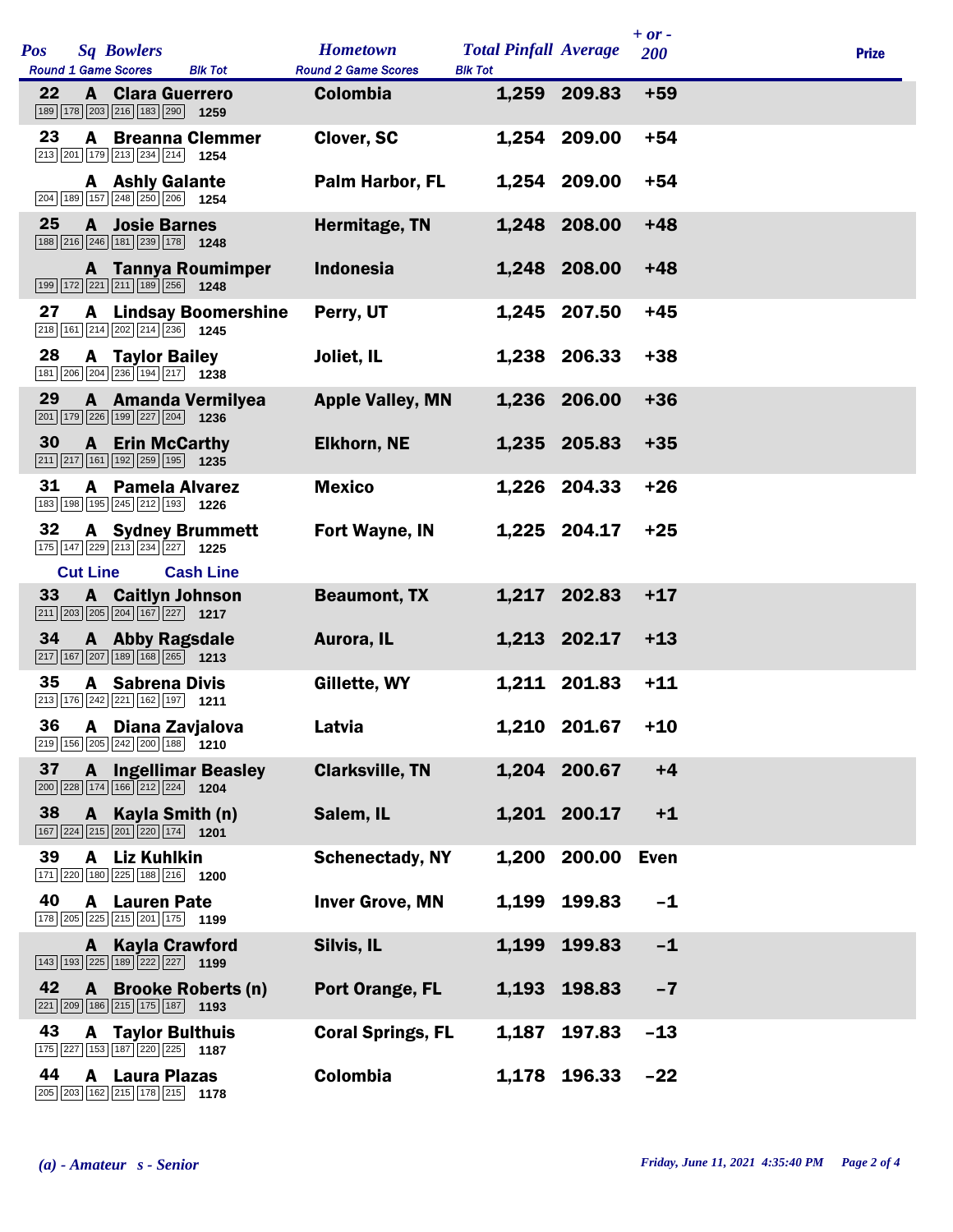| Pos |              | <b>Sq Bowlers</b>                                                                                                         |                                    | <b>Hometown</b>                     | <b>Total Pinfall Average</b> |                   | $+ or -$<br>200 | <b>Prize</b> |
|-----|--------------|---------------------------------------------------------------------------------------------------------------------------|------------------------------------|-------------------------------------|------------------------------|-------------------|-----------------|--------------|
| 45  |              | <b>Round 1 Game Scores</b>                                                                                                | <b>Blk Tot</b>                     | <b>Round 2 Game Scores</b>          | <b>Blk Tot</b>               |                   | $-23$           |              |
|     | A            | <b>Jordan Richard</b><br>194 171 191 196 191 234 1177                                                                     |                                    | <b>Maumee, OH</b>                   |                              | 1,177 196.17      |                 |              |
| 46  |              | 179 176 198 194 213 216 1176                                                                                              | <b>A</b> Melanie McDaniel          | <b>Crest Hill, IL</b>               |                              | 1,176 196.00      | $-24$           |              |
| 47  | A            | <b>Liz Johnson</b><br>207 192 165 185 204 221 174                                                                         |                                    | <b>Niagara Falls, NY</b>            |                              | 1,174 195.67      | $-26$           |              |
| 48  |              | <b>A</b> Courtney Ermisch<br>$\boxed{142}\boxed{210}\boxed{220}\boxed{223}\boxed{168}\boxed{207}$ 1170                    |                                    | <b>Big Bend, WI</b>                 |                              | 1,170 195.00      | $-30$           |              |
|     |              | $\boxed{193}$ $\boxed{182}$ $\boxed{212}$ $\boxed{193}$ $\boxed{213}$ $\boxed{177}$ <b>1170</b>                           | A Jessica Earnest (n)              | <b>Nashville, TN</b>                |                              | 1,170 195.00      | $-30$           |              |
|     |              | A Shalin Zulkifli<br>151 237 192 173 181 236 1170                                                                         |                                    | <b>Malaysia</b>                     |                              | 1,170 195.00      | $-30$           |              |
| 51  |              | A Jordan Mundt (n)<br>180 159 161 213 258 182 1153                                                                        |                                    | Arlington, TN                       |                              | 1,153 192.17      | $-47$           |              |
| 52  |              | <b>A</b> Haley Richard<br>157 205 168 226 214 180 1150                                                                    |                                    | <b>Tipton, MI</b>                   |                              | 1,150 191.67      | $-50$           |              |
|     |              | A Ashley Scott<br>$\boxed{203}$ $\boxed{213}$ $\boxed{198}$ $\boxed{168}$ $\boxed{204}$ $\boxed{164}$ <b>1150</b>         |                                    | <b>Chesapeake, VA</b>               |                              | 1,150 191.67      | $-50$           |              |
| 54  |              | A Kayla Bandy<br>$\boxed{192}$ $\boxed{178}$ $\boxed{201}$ $\boxed{192}$ $\boxed{191}$ $\boxed{194}$ <b>1148</b>          |                                    | Wichita, KS                         |                              | 1,148 191.33      | $-52$           |              |
| 55  | A            | <b>Elise Bolton</b><br>196 158 224 160 196 213 1147                                                                       |                                    | <b>Merritt Island, FL</b>           |                              | 1,147 191.17      | $-53$           |              |
| 56  |              | 191 191 225 192 175 171 1145                                                                                              | A Lauren Tomaszewski (n) Wylie, TX |                                     |                              | 1,145 190.83      | $-55$           |              |
| 57  | $\mathbf{A}$ | <b>Mari Gallegos (n)</b><br>187 177 224 169 207 176 1140                                                                  |                                    | Chicago, IL                         |                              | 1,140 190.00      | $-60$           |              |
| 58  |              | A Kara Mangiola<br>173 162 181 202 235 183 136                                                                            |                                    | <b>Spencerport, NY</b>              |                              | 1,136 189.33      | $-64$           |              |
|     |              | A Linda Himes (n)<br>219 193 195 159 185 185 1136                                                                         |                                    | <b>Texarkana, AR</b>                |                              | 1,136 189.33      | $-64$           |              |
| 60  |              | A Estefania Cobo<br>$\boxed{221}$ $\boxed{206}$ $\boxed{173}$ $\boxed{143}$ $\boxed{188}$ $\boxed{191}$ <b>1122</b>       |                                    | North Richland Hills, T1,122 187.00 |                              |                   | $-78$           |              |
| 61  |              | $\boxed{172}$ $\boxed{157}$ $\boxed{182}$ $\boxed{208}$ $\boxed{195}$ $\boxed{203}$ <b>1117</b>                           | A Montana Meyer (n)                | Imperial, MO                        | 1,117                        | 186.17            | $-83$           |              |
| 62  |              | A Lauren Brown (n)<br>212 182 175 177 166 180 1092                                                                        |                                    | Louisville, IL                      |                              | 1,092 182.00 -108 |                 |              |
| 63  |              | <b>A</b> Jill Creamer<br>160 184 168 217 181 173 1083                                                                     |                                    | Folsom, CA                          | 1,083                        | $180.50 - 117$    |                 |              |
| 64  |              | 138 167 157 213 189 215 1079                                                                                              | A Emma Grace Dockery (n)Kent, OH   |                                     |                              | 1,079 179.83 -121 |                 |              |
| 65  |              | A Kerri King (n)<br>$\boxed{134}$ $\boxed{172}$ $\boxed{206}$ $\boxed{153}$ $\boxed{191}$ $\boxed{208}$ $\boxed{1064}$    |                                    | Port Wentworth, GA                  |                              | 1,064 177.33 -136 |                 |              |
| 66  |              | <b>A</b> Summer Jasmin<br>$\boxed{133}$ $\boxed{149}$ $\boxed{210}$ $\boxed{168}$ $\boxed{170}$ $\boxed{233}$ <b>1063</b> |                                    | <b>Beckley, WV</b>                  |                              | 1,063 177.17 -137 |                 |              |
| 67  |              | <b>A</b> Allyson Lakota<br>182 148 154 231 155 192 1062                                                                   |                                    | Shorewood, IL                       |                              | 1,062 177.00 -138 |                 |              |
| 68  | A            | 169 186 187 168 141 175 1026                                                                                              | <b>Stephanie Dennis</b>            | Kingston, MO                        |                              | 1,026 171.00 -174 |                 |              |